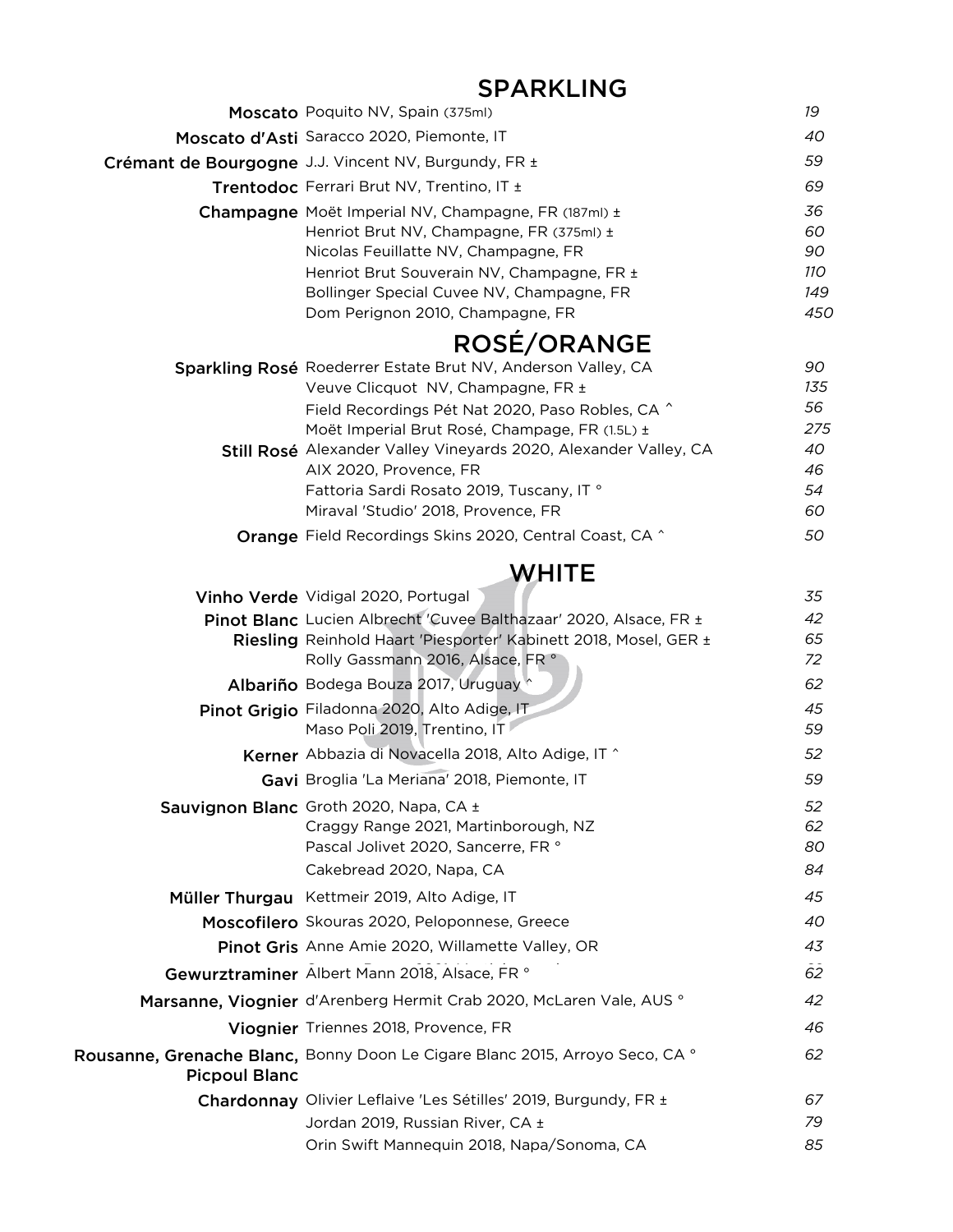|                                                      | Freemark Abbey 2019, Napa, CA                                                 | 92  |
|------------------------------------------------------|-------------------------------------------------------------------------------|-----|
|                                                      | Au Bon Climat 2016, Santa Barbara, CA ±                                       | 100 |
|                                                      | Chateau Montelena 2018, Napa, CA                                              | 109 |
|                                                      | Darioush Signature 2016, Napa, CA                                             | 120 |
|                                                      | Domaine Serene 'Evanstad Reserve' 2016, Dundee Hills ±                        | 125 |
|                                                      | Ramey Hyde Vineyard 2009, Carneros, CA                                        | 139 |
|                                                      | <b>RED</b>                                                                    |     |
|                                                      | Pinot Noir Böen 2019, Sonoma/Monterey/Santa Barbara, CA                       | 50  |
|                                                      | Bouchard Père & Fils 2019, Burgundy, FR ±                                     | 56  |
|                                                      | Talbott Kali Hart 2019, Santa Lucia Highlands, CA                             | 60  |
|                                                      | Stoller Family Estate 2020, Dundee Hills, OR ±                                | 62  |
|                                                      | Anne Amie 2019, Willamette Valley, OR                                         | 72  |
|                                                      | Cristom 2020, Willamette Valley, OR                                           | 80  |
|                                                      | Robert Sinskey Vineyards 2016, Carneros, CA ±                                 | 11O |
|                                                      | Radio-Coteau La Neblina 2014, Sonoma Coast, CA °                              | 125 |
|                                                      | Garnacha Tres Picos 2019, Campo De Borja, SP                                  | 46  |
|                                                      | Nerello Mascalese Pietradolce Archineri 2017, Sicily, IT                      | 89  |
|                                                      | Gamay Pierre-Marie Chermette Les Griottes 2019, Beaujolais, FR ±              | 50  |
|                                                      | Cabernet Franc Domaine de Pallus Les Pensées 2016, Chinon, FR °               | 68  |
|                                                      | Owen Roe 'Rosa Mystica' 2018, Yakima Valley, WA ±                             | 85  |
|                                                      | Barbera Fontanafredda Briccotondo 2018, Piemonte, IT ±                        | 40  |
|                                                      | Valpolicella Classico Allegrini Palazzo Della Torre 2017, Veneto, IT          | 50  |
|                                                      | Châteauneuf du Pape Domaine de la Solitude 2019, Rhône Valley, FR             | 110 |
|                                                      | Chateau La Nerthe 2019, Rhône Valley, FR ±                                    | 139 |
|                                                      | Chianti Classico Villa Calcinaia 2017, Tuscany, IT ±                          | 59  |
|                                                      | Brunello di Montelcino Camigliano 2016, Tuscany, IT ±                         | 120 |
|                                                      | Barbaresco Paitin 'Serra' 2016, Piemonte, IT ±                                | 84  |
|                                                      | Barolo Giovanni Rosso 2017, Piemonte, IT ±                                    | 109 |
|                                                      | Enzo Boglietti Fossati 2015, Piemonte, IT ±                                   | 149 |
|                                                      | Fontanafredda Vigna La Rosa 1996, Piemonte, IT                                | 300 |
| Mazuelo, Syrah, Garnacha Can Blau 2019, Montsant, SP |                                                                               | 40  |
|                                                      | Carmenere-Syrah Mayu 2017, Elqui Valley, Chile                                | 43  |
|                                                      | Tempranillo Miguel Torres Celeste Crianza 2018, Ribera del Duero, SP ±        | 57  |
|                                                      | Cune Imperial Reserva 2016, Rioja, SP                                         | 124 |
|                                                      | Bordeaux Blend Chateau de la Coste 2014, Margaux                              | 67  |
|                                                      | Chateau Paveil de Luze 2018, Margaux                                          | 89  |
|                                                      | Zinfandel Dry Creek Heritage Vines 2016, Dry Creek, CA ±                      | 54  |
|                                                      | St. Francis 'Old Vines' 2018, Sonoma, CA ±                                    | 69  |
|                                                      | Ridge Pagani Ranch 2019, Dry Creek, CA ±                                      | 95  |
|                                                      | Super Tuscan Rocca di Frassinello Le Sughere di Frassinello 2017, Tuscany, IT | 85  |
|                                                      | Terrabianca 2016, Tuscany, IT ±                                               | 95  |
|                                                      | Merlot Alexander Valley Vineyards 2017, Alexander Valley, CA (375ml) ±        | 25  |
|                                                      | Revelry 2017, Walla Walla, WA                                                 | 38  |
|                                                      | Montes Alpha 2016, Colchagua Valley, Chile                                    | 62  |
|                                                      | Cabernet Sauvignon Goldschmidt "Katherine" 2020, Sonoma, CA                   | 52  |
|                                                      |                                                                               |     |